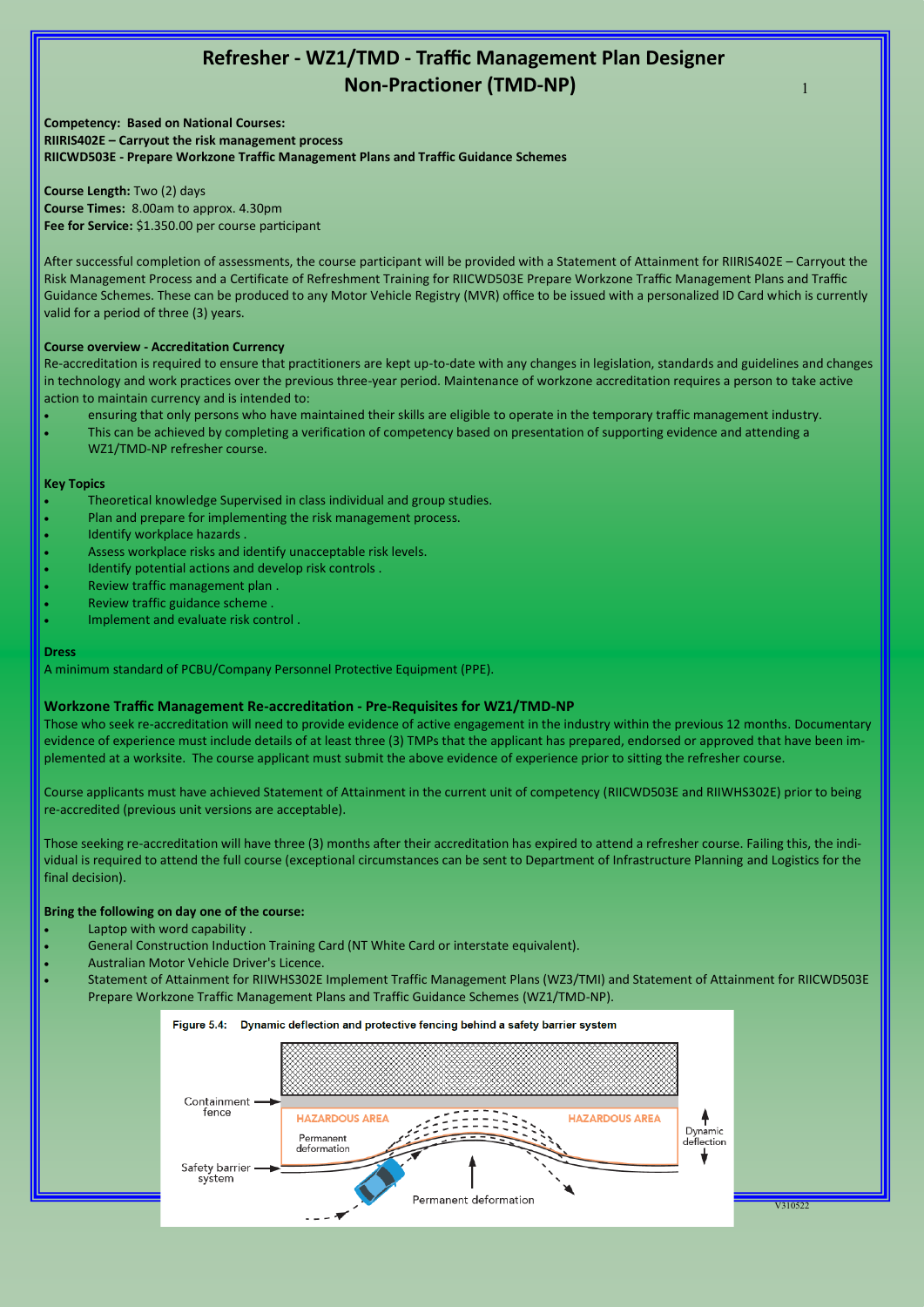### **Language, literacy, numeracy and employment skills that are essential**

- **Oral communication** Presents information and provides assistance using industry specific vocabulary Uses listening and questioning to clarify and confirm understanding
- Reading **Interpreties and interprets information from workplace procedures, documentation, legislation and** regulations
- Writing **Produces and completes workplace reports**, including risk management matrices, using appropriate vocabulary, grammatical structures and conventions

#### **Course applicants gaining re-accreditation must have the English language, literacy & numeracy levels to access, interpret & apply:**

- Acts, Regulations, Codes of Practice and Guidance notes.
- Standard Specifications, AS1742.3 2019 and relevant parts of AGTTM Part 1 to Part 10.
- Workplace documentation such as, SWMS, log books accident incident report forms and daily diaries.
- Traffic management plans and traffic guidance schemes.
- Sign position and placement;.
- Two-way radios and
- Communicate in meetings or to a group.

#### **Carry out the risk management process**

Risk management is a vital component of traffic management planning. As such, the unit of competency RIIRIS402E Carry out the risk management process is delivered as a co-requisite to RIICWD503E Prepare work zone traffic management plan and will be assessed in the context of traffic management planning.

#### **Traffic Management Plans**

TMP assessments shall be based on Northern Territory Legislation and Road Authority Specifics. The TMP's shall include:

- TGS's to a standard that could be implemented by a person with WZ3/TMI accreditation
- One of the TMPs shall include the management of pedestrians

#### **Relatively Simple TMP**

The TMP shall contain as a minimum:

- Temporary speed limit
- Lane closure or single lane shuttle

# Eigene 3.3- $\frac{1}{200}$ 200

#### **TMP involving staging and multiple TGS**  The TMP shall contain as a minimum:

• Multiple stages with clarity on each stage of the works.

The following should be included in the TMP:

- Excavations.
- Traffic control with end of queue calculations (portable traffic control devices shall be the preferred method of traffic control, use of manual traffic controllers shall be justified in the risk assessment .
- Lane closure.
- Speed reduction and
- Aftercare .

#### **Site Specific Risk Assessment**

The risk event must be identified and appropriately documented and managed.

#### **Traffic Management Analysis**

- Methods for managing all road users, including options considered for allowing each road user type to be managed around, through or past the worksite.
- Traffic volume analysis using SCATS / TAMS with calculations and commentary of appropriate levels of service.
- Lane, road and network capacities and impacts.
- Impacts to adjoining road networks particularly with road closures, ensure existing and detoured volumes are
- considered.
- Stakeholder consultation and communication plan.
- Methods and/or TGS for the implementation of the TMP
- How to access and exit the site, and multiple TGSs, including a pedestrian plan and aftercare TGS.

 $\mathfrak{D}$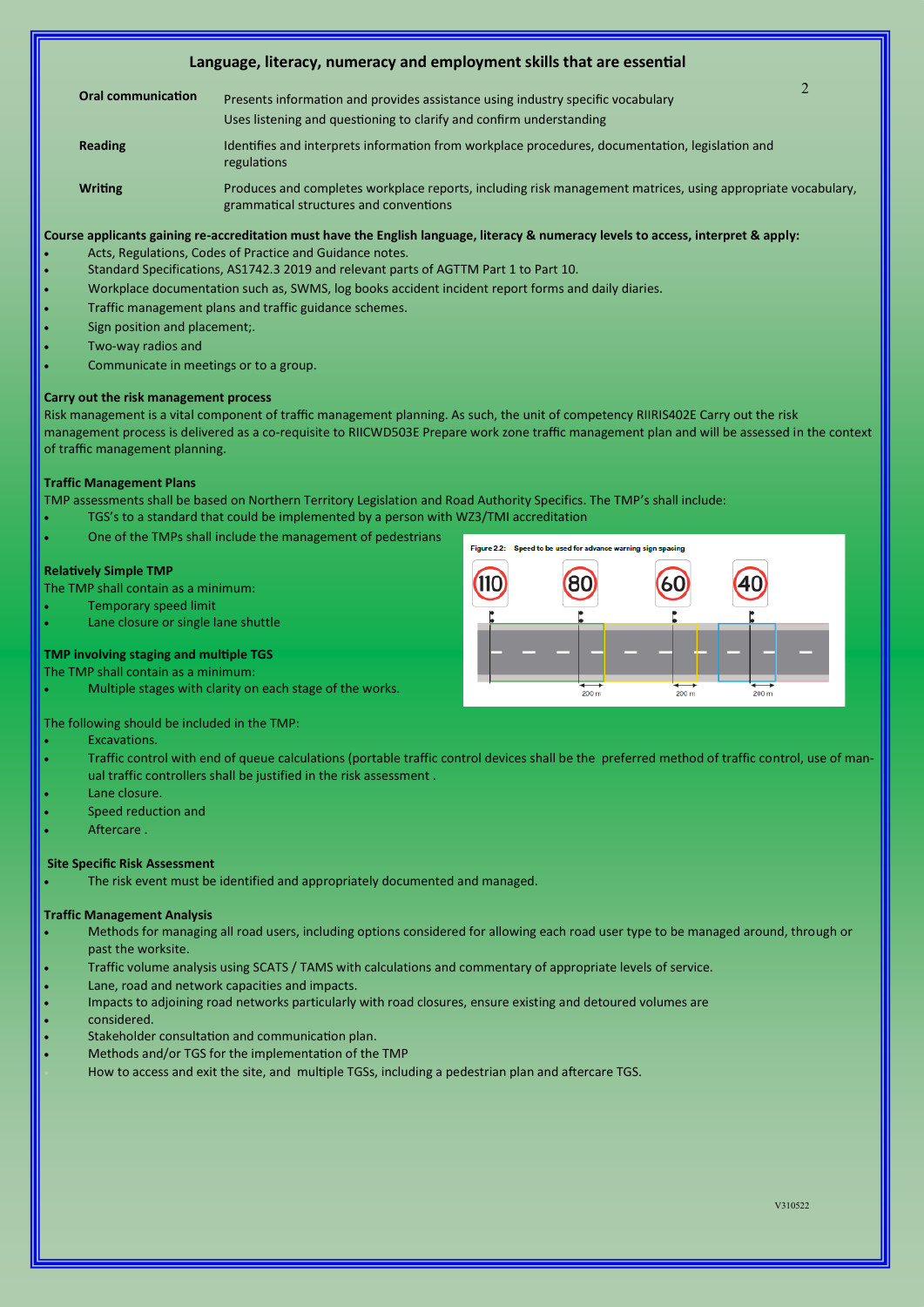#### **Onsite Compliance Inspection**

The applicant must submit a completed suitability/compliance inspection or review of a live work project, using the Traffic Management Audit Suitability Compliance template/s from Austroads publications as a guide and shall contain the following:

- A site inspection and providing a description of the topographical features of the site, such as inclines and declines.
- Provide details on road users at the site and the impacts to public transport infrastructure, cycle infrastructure or pedestrian infrastructure.
- Observations and/or data of traffic flow, cycle flow and pedestrian flow, including peaks and troughs, traffic speeds, etc.
- Identification of multiple non-compliance and/or safety issues of the TMP and/or site.
- Appropriate findings shall be justified by referring to appropriate standards, policies, guidelines, code of practice, legislation etc.
- Appropriate recommendations provided and NCR raised.

#### **Re-Accreditation**

For all re-accreditations applicants must be aware of any relevant changes to the below documents (or replacement). Where there are key significant changes, applicants shall be required to undertake a written assessment of their knowledge and understanding of the changes.

#### **NT WorkSafe**

- Northern Territory of Australia Work Health and Safety (NUL) Act, and its Regulations 2011
- NT WorkSafe current relevant Acts Regulations Codes of Practice and Bulletins and Guidelines
- (Workplace documentation such as, SWMS, log books accident incident report forms and daily diaries)

#### **Safe Work Australia**

• All Relevant temporary traffic management Bulletins, Guide, Guidelines, and Codes of Practice.

#### **Other Northern Territory Legislation**

- Northern Territory of Australia Control of Roads Act 1953, and its Regulations 2011
- Northern Territory of Australia Traffic Act, 1987 and its Regulations 1999
- Motor Vehicles Act 1949
- Local Government Act 1993

#### **DIPL Specifications and Permit to Work**

- DIPL Standard Specification for Roadworks 2020 Version 4.2 (SSRW)
- DIPL Standard Specification for Civil Maintenance 2021 Version 9 (SPCM)
- Provision for Traffic (Part 2 of (SSRW) and SPCM) above.
- Application procedures for a Permit to Work within NT Government Road reserves (PTW)

#### **Australian Standards**

- AS 1742.3 Manual of uniform traffic control devices Traffic control devices for works on roads 2019
- AS 1742.9 Manual of uniform traffic control devices Bicycle facilities 2018
- AS 1742.10 Manual of uniform traffic control devices Pedestrian control and protection 2009
- AS 4191 Portable traffic signals 2015
- AS 4852.2 Variable message signs Portable signs 2019
- AS/NZS 4602.1 High visibility safety garments for high-risk applications 2011
- AS/NZS 3845.1 Road safety barrier systems and devices Road safety devices 2015
- AS/NZS 3845.2 Road safety barrier systems and devices Road safety devices 2016
- AS/NZS ISO 31000 Risk management Guidelines 2018
- AS/NZS 1906.1 Retroreflective materials and devices for road traffic control purposes sheeting 2017

#### **Other Standards or Guidelines**

- Vehicle Standards Guide (VSG-12) Truck-mounted attenuators Truck and Trailer Mounted Attenuator
- National guidelines for the use of truck & trailer mounted attenuators (TMA'S) TMA-NWP-01 November 2012

## **AUSTROADS**

- AUSTROADS Guide to Road Design Set 2019
- AUSTROADS Guide to Road Design
- AUSTROADS Guide to Bridge Technology
- AUSTROADS Guide to Road Safety Part 6: Road Safety Audit (AGRS06-09)
- AUSTROADS Guide to Temporary Traffic Management Part 1 to Part 10 **AUSTROADS** C<sub>310522</sub>